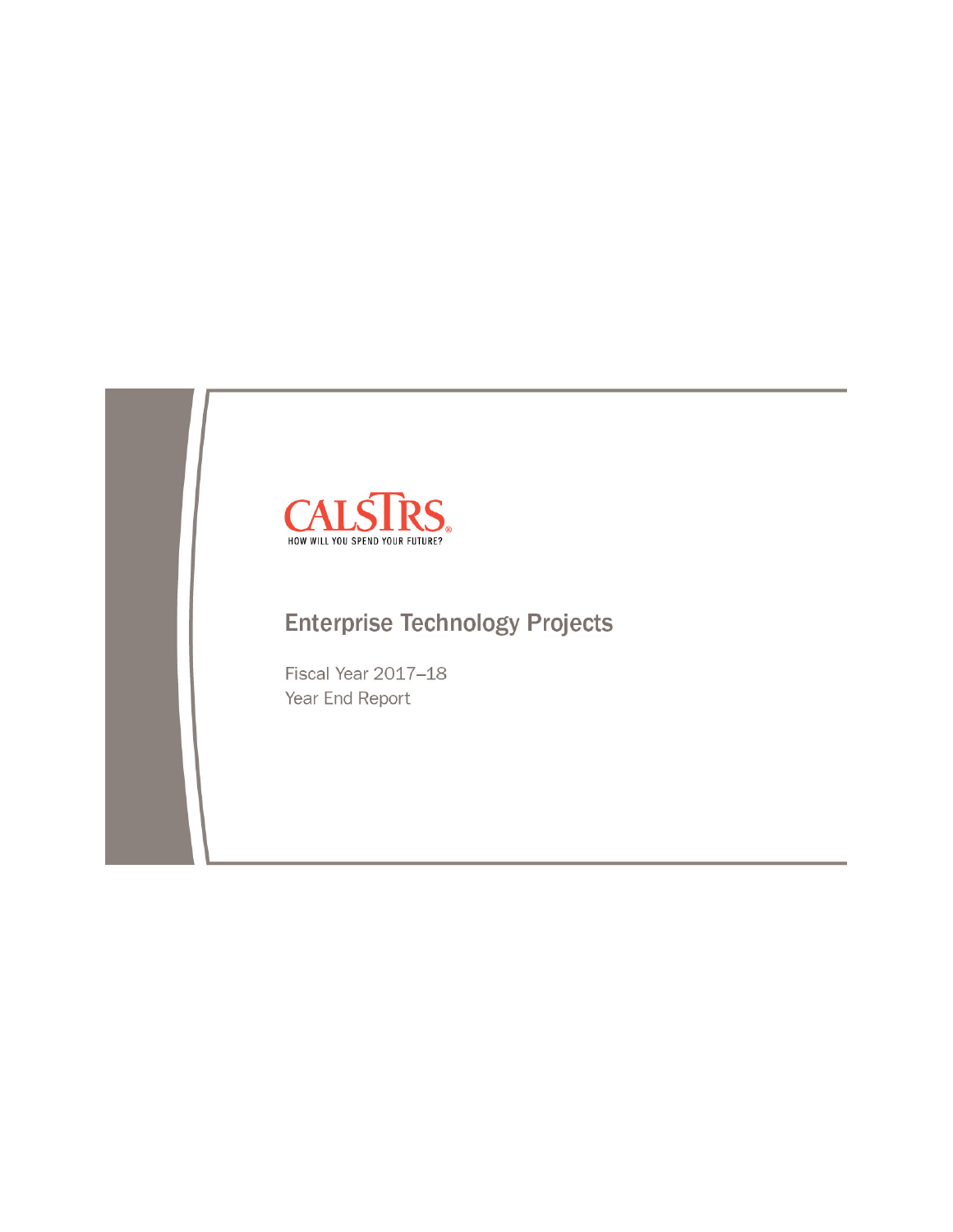## **Enterprise Projects Fiscal Year 2017/2018**

CalSTRS had four major enterprise projects and 12 additional projects of under \$1 million in fiscal year 2017-18. One of the four major projects, Space Optimization, was completed during the first quarter within scope, schedule and budget. Of the under \$1M projects, four have been completed, six are on track within schedule and budget, and the remaining two have schedule adjustments forthcoming.

The Project Management Office (PMO) monitors and reports on the information technology projects' budget and enterprise projects monthly to EPIC and quarterly to the Teachers' Retirement Board.

## **Enterprise Program Investment Council Members**

**Jack Ehnes** Chief Executive Officer

**Vacant** Chief Financial Officer

**Grant Boyken** Public Affairs Executive Officer

**Andrew Roth** Benefits and Services Executive Officer

**Cassandra Lichnock** Chief Operating Officer

**Lisa Blatnick** Chief of Administrative Services

> **Ashish Jain** Chief Technology Officer

> > **Debra Smith** Chief Operating Investment Officer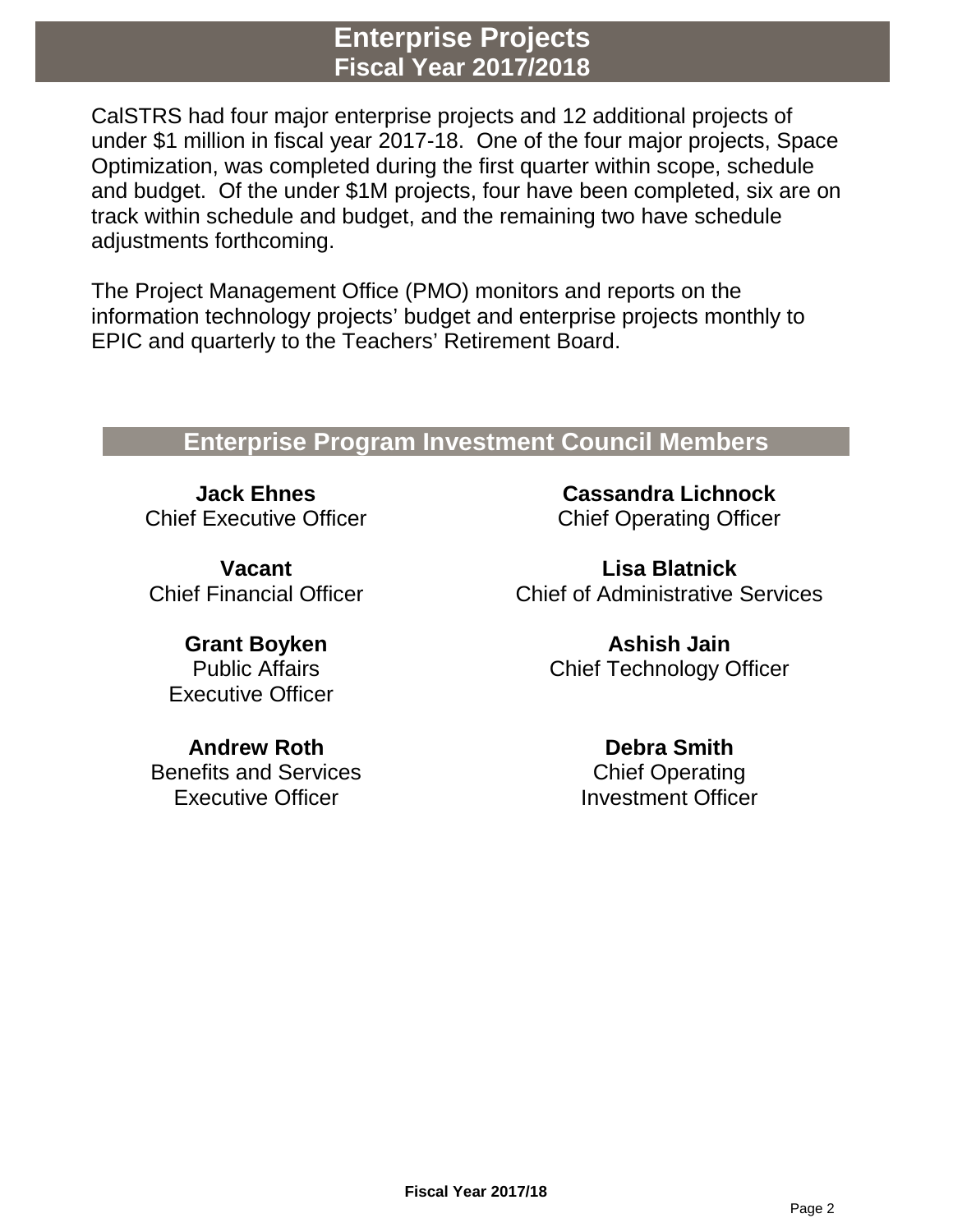# **Major Enterprise Projects Fiscal Year 2017/2018**

| <b>Project Name</b>            | <b>Duration</b>     | <b>Total</b><br><b>Project</b><br>Expended <sup>2</sup><br><b>Total</b> |               | <b>Schedule</b> | <b>Budget</b>           |
|--------------------------------|---------------------|-------------------------------------------------------------------------|---------------|-----------------|-------------------------|
| <b>Major Projects</b>          |                     |                                                                         |               |                 |                         |
| <b>Business Transformation</b> | Jul 2016 - Jun 2021 | \$16,416,930                                                            | \$3,846.675   |                 |                         |
| <b>Data Preparation</b>        | Nov 2011 - Jun 2020 | \$25,981,894                                                            | \$15,609,053  |                 |                         |
| <b>Pension Solution</b>        | Jul 2014 - Jan 2023 | $$251,800,000^3$                                                        | \$105,293,533 |                 | $\boldsymbol{\varPi}^4$ |
| <b>Space Optimization</b>      | Nov 2015 - Sep 2017 | \$2,001,605                                                             | \$2,001,605   |                 |                         |

| Schedule & Budget Indicators: ● On Track   <mark>D</mark> Warning   ◆ Critical   ◆ Complete   ◆ Cancelled   E Not Started |  |  |  |
|---------------------------------------------------------------------------------------------------------------------------|--|--|--|

<sup>&</sup>lt;sup>1</sup> Project Total – Amount represents the sum of the projects' prior years' actual expended and remaining encumbrance amounts, and current and future years budgeted amounts.

<sup>&</sup>lt;sup>2</sup> Total Expended – Amount represents the total expended amount captured in our financial systems for each project.<br><sup>3</sup> Pension Solution – Represents the total board approved budget beginning July 2014.<br><sup>4</sup> Pension Soluti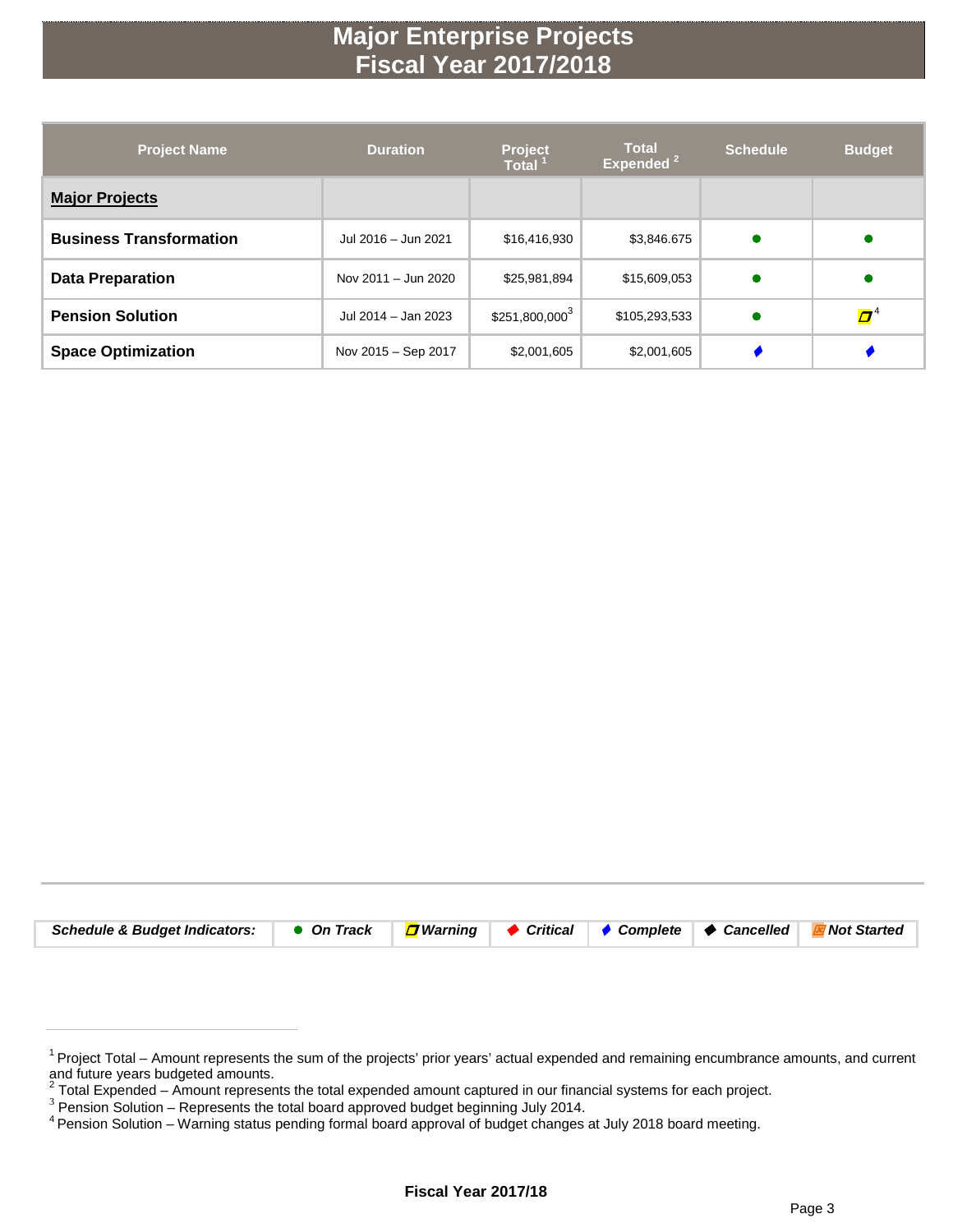

### **Project Schedule Status Timeline**

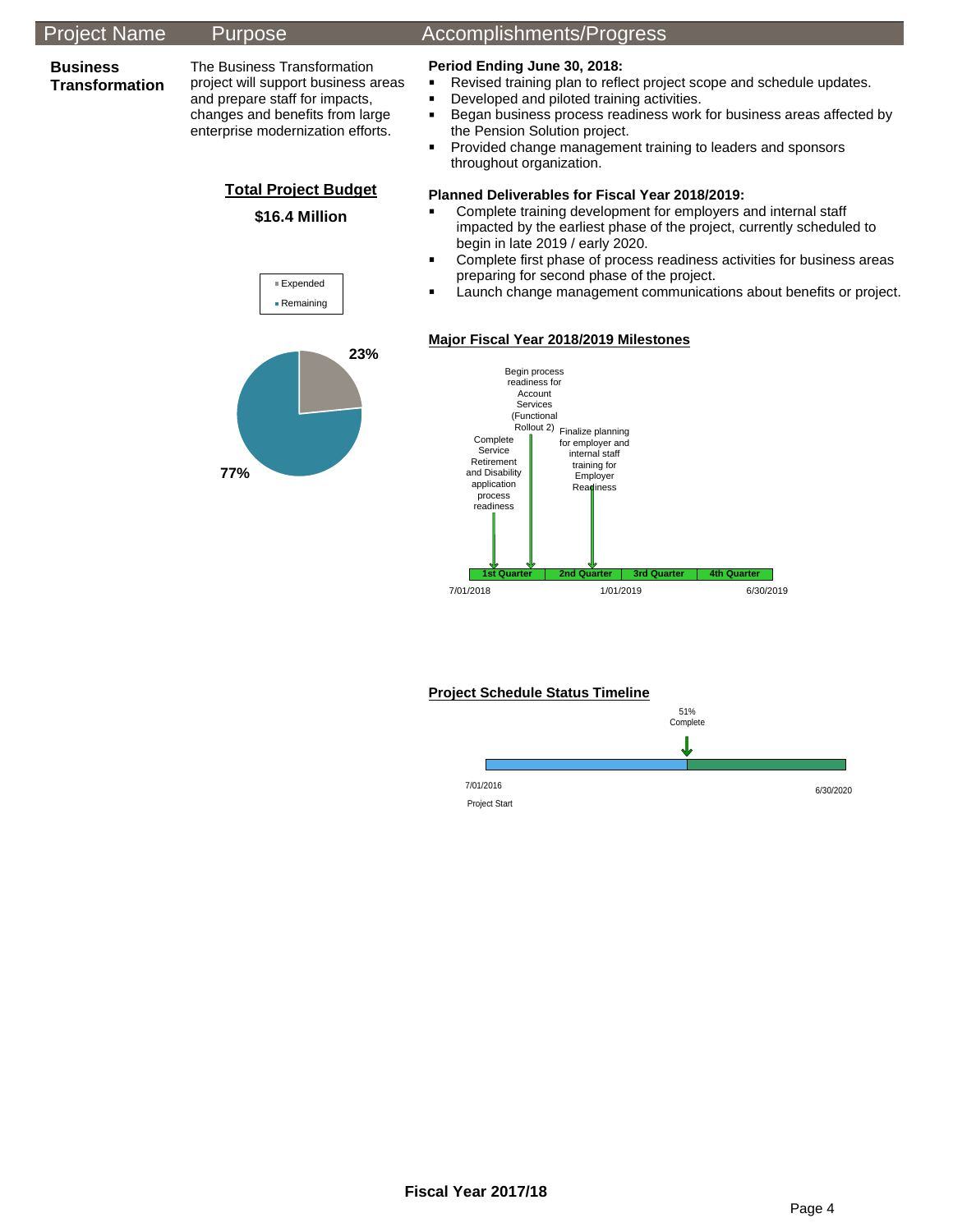

<span id="page-4-0"></span><sup>1</sup> *Archive Flag - Records that are in START (CalSTRS legacy pension administration system) and flagged as obsolete will not be converted into BenefitConnect. These records will be archived in the post-conversion (view only) version of START.*

 $\overline{a}$ 

<span id="page-4-1"></span><sup>2</sup> *Reported vs. Calculated - Ensure the contribution amounts on individual employer reporting lines are calculated amounts rather than incorrectly reported amounts, with a tolerance of one-cent variance.*

<span id="page-4-2"></span><sup>&</sup>lt;sup>3</sup> Multiple Subsequent Year Contribution Line Adjustment - Finalized account adjustments related to a prior Data Integrity Project (DIP) *fix which resolved discrepancies on subsequent year reporting lines from employers.*

<span id="page-4-3"></span><sup>4</sup> *Member Lifecycle - Changes to membership dates and/or employer reporting lines which will not convert successfully because they do not occur within begin and end dates of member lifecycles as defined in BenefitConnect.*

<span id="page-4-4"></span><sup>5</sup> *Termination Out of Balance - Correction of erroneous contribution and interest amounts on accounts that have not closed out correctly after benefit inception or there should not be contributions and interest.*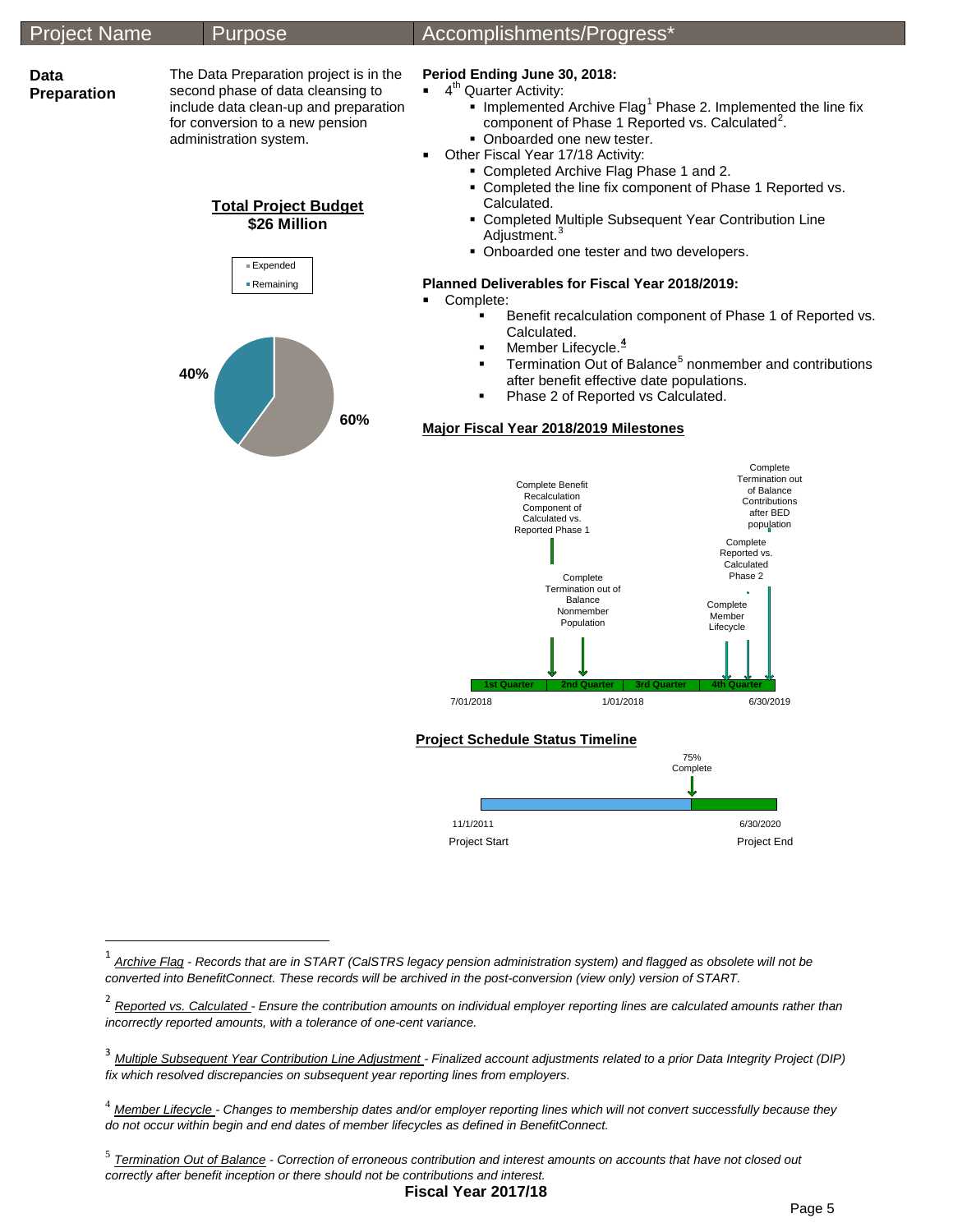**Pension Solution**

### The Pension Solution project will replace CalSTRS legacy pension administration system in order to increase the organization's ability to respond to business and customer needs; enhance services to members, beneficiaries, staff and employers; gain long-term operational efficiencies; and improve internal controls.





## Project Name Purpose Accomplishments/Progress

### **Period Ending June 30, 2018:**

- **Continued:** 
	- Data conversion activities and mock conversions.
		- User acceptance test (UAT) planning activities.
- Continued Functional Rollout 2:
	- Joint Application Development (JAD) sessions.
	- Coding and Unit Testing.
	- Contractor Acceptance Testing planning activities.
- **Commenced:** 
	- External partner engagement regarding interface design and changes.
	- New file format JAD sessions.
- Reviewed and Baselined revised project schedule.

#### **Planned Deliverables for Fiscal Year 2018/2019:**

**Continue:** 

- Data conversion activities and mock conversions.
- User acceptance test (UAT) planning activities.
- **External partner engagement regarding interface design and** changes.
- Complete
	- New file format JAD sessions.
	- Functional Rollout 2 Joint Application Development (JAD) sessions.
- Continue Functional Rollout 2:
	- Coding and Unit Testing.
	- Contractor Acceptance Testing planning activities.
	- Provide demonstration of pension solution functionality.
- Commence:
	- User Acceptance Test activities for Employer Readiness Environment.
	- Employer Training Development activities for Soft Launch.
	- Functional Rollout 2 Contractor Acceptance Testing activities.
	- Functional Rollout 3 Fit/gap sessions.

**D** Budget Warning: At the end of the fiscal year the project was in Warning status pending board approval of the re-baselined budget as a result of the schedule extension and agreements between CalSTRS and CGI. The board approved the budget on July 19, 2018. The 2018/19 First Quarter Report will reflect the approved budget and remove the Warning status.

### **Major Fiscal Year 2018/2019 Milestones**



<sup>1</sup> Pension Solution Status Timeline represents the project period beginning with the fiscal year 14/15 board approved budget. Preimplementation project activities date back to 12/1/2010.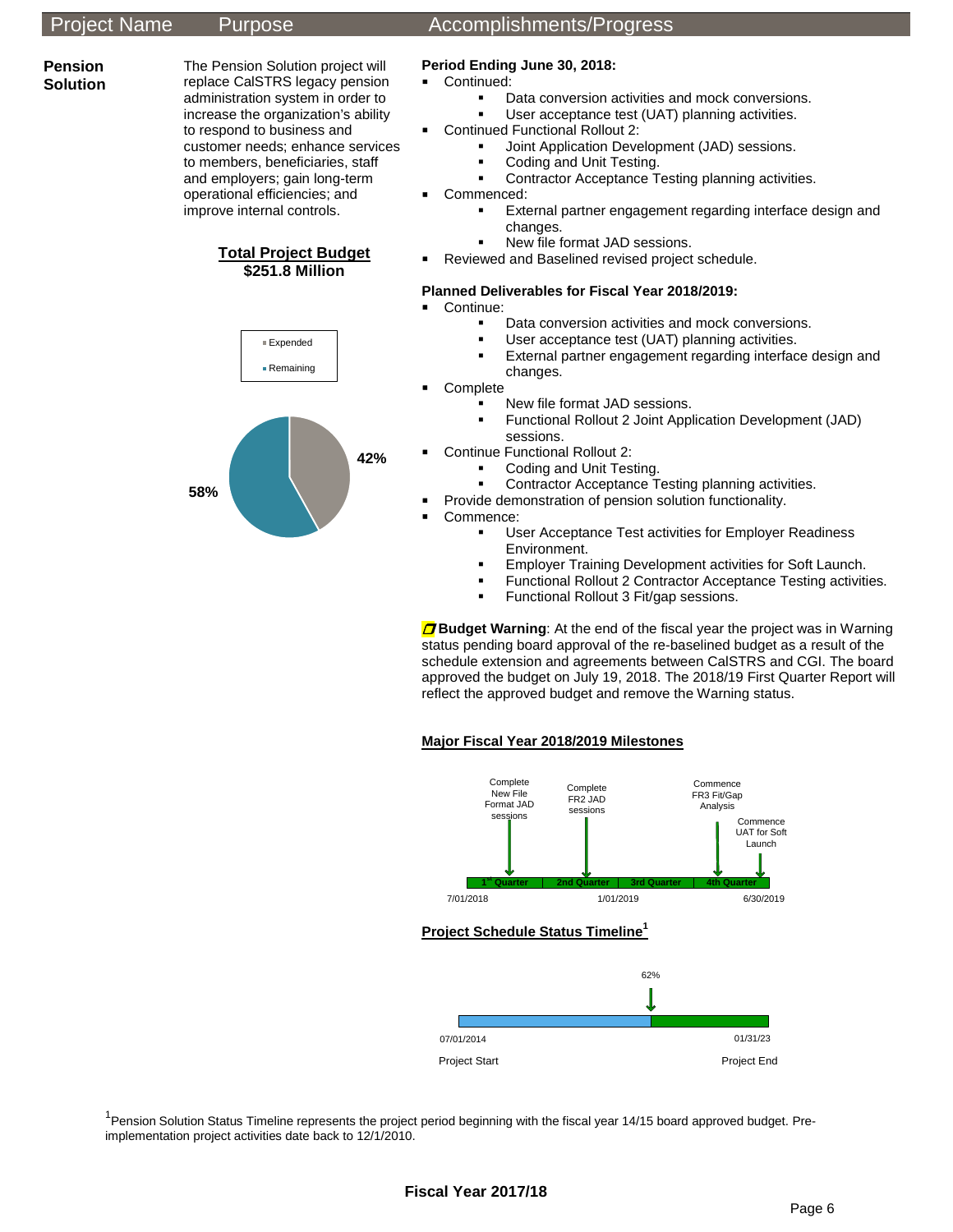## Project Name Purpose Accomplishments/Progress

**Space** 

**Optimization** The Space Optimization project optimized workspace throughout the building in order to provide for current business needs and expected short-term growth.

**Project completed within scope, schedule and budget during the first quarter.**



#### **Project Schedule Status Timeline**

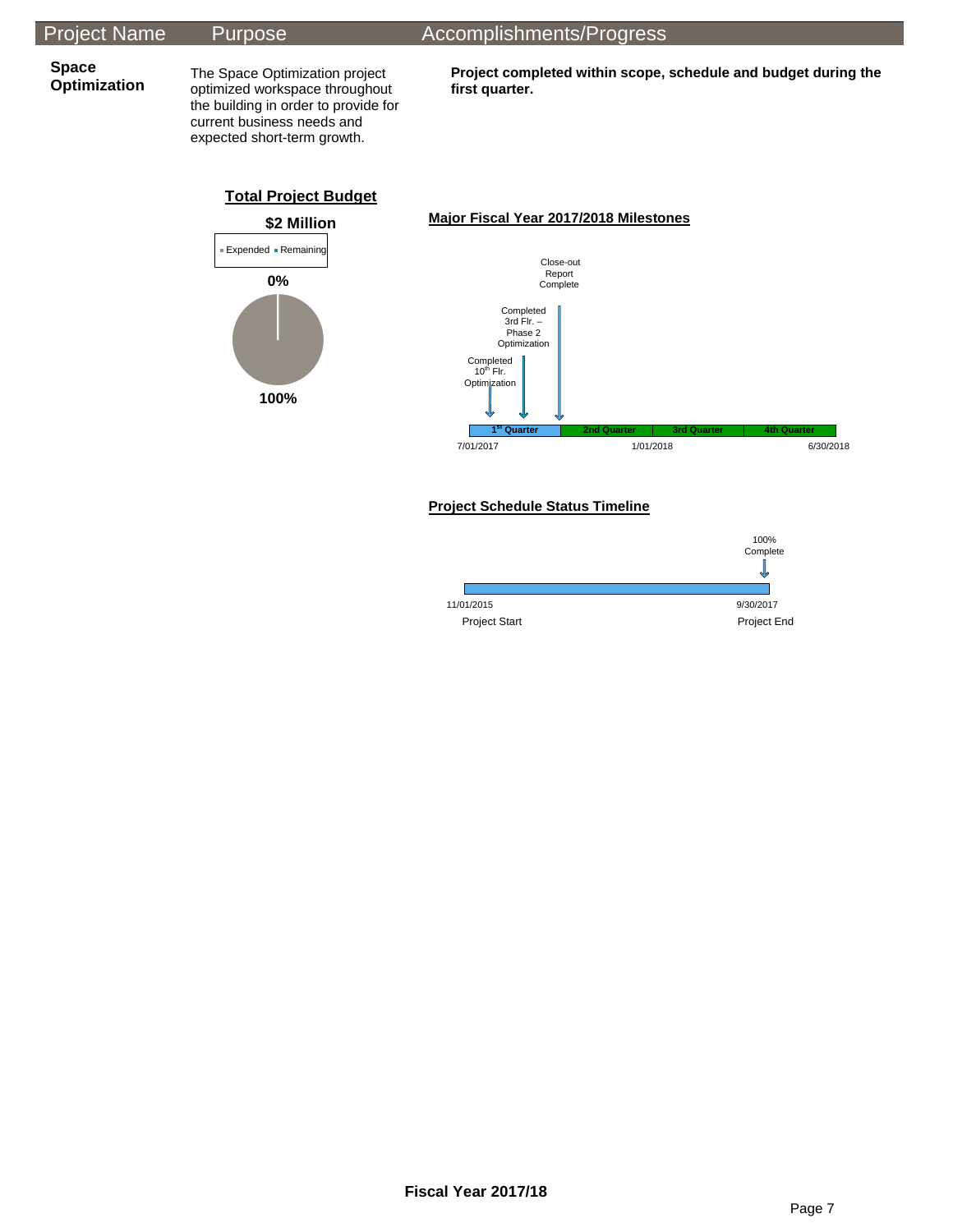# **Other Enterprise Projects - Under \$1 Million Fiscal Year 2017/2018**

| <b>Other Projects</b>                                                                                                                                                                                                                                                                                                                                                                                          | <b>Duration</b>          | Project<br><b>Total</b><br>Budget <sup>1</sup> | <u>Total</u><br>${\sf Expected}^2$ | <b>Schedule</b> | <b>Budget</b> |
|----------------------------------------------------------------------------------------------------------------------------------------------------------------------------------------------------------------------------------------------------------------------------------------------------------------------------------------------------------------------------------------------------------------|--------------------------|------------------------------------------------|------------------------------------|-----------------|---------------|
| <b>AB 1875 Special Needs Trust</b>                                                                                                                                                                                                                                                                                                                                                                             |                          |                                                |                                    |                 |               |
| The Special Needs Trust project will ensure compliance with AB<br>1875, signed into law effective January 1, 2017, which allows for<br>election of a Special Needs Trust as an option or annuity<br>beneficiary. This project is necessary to ensure the development<br>of accurate and consistent business practices to process AB<br>1875 cases.                                                             | May 2017 -<br>Sep 2017   | $$0^{\degree}$                                 | \$0                                |                 |               |
| <b>Contact Center Migration Project</b>                                                                                                                                                                                                                                                                                                                                                                        |                          |                                                |                                    |                 |               |
| The Contact Center Migration project will migrate from the<br>existing Contact Center solution to the new cloud platform with<br>'like-for-similar' functionality and processes.                                                                                                                                                                                                                               | Jun 2017 -<br>Aug 2018   | \$401,428                                      | \$237,025                          |                 |               |
| <b>CMS Removal of SSN</b>                                                                                                                                                                                                                                                                                                                                                                                      |                          |                                                |                                    |                 |               |
| The Centers for Medicare & Medicaid Services (CMS) Removal<br>of SSN project will update CalSTRS current pension<br>administration system to accommodate the replacement of the<br>SSN with the new Medicare Beneficiary Identifier number as<br>required by the CMS.                                                                                                                                          | Feb $2018 -$<br>Jun 2018 | $$0^{\degree}$                                 | \$0                                |                 |               |
| <b>EIM Initiatives</b>                                                                                                                                                                                                                                                                                                                                                                                         |                          |                                                |                                    |                 |               |
| The Enterprise Information Management (EIM) Initiatives consist<br>of three initiatives achieving CalSTRS' goals of having safe,<br>secure and trusted information. The initiatives are: Mitigate<br>information- and data-related operation and reputational risk<br>details; Contribute to CalSTRS employee productivity through<br>improved information management; and Mature CaISTRS EIM<br>capabilities. | Jan 2017-<br>Dec 2020    | \$643,184                                      | \$238,080                          |                 |               |
| <b>EIM Software Tool</b>                                                                                                                                                                                                                                                                                                                                                                                       |                          |                                                |                                    |                 |               |
| The EIM Software Tool project includes procurement and<br>implementation of a tool that will support effective information<br>management and governance throughout the enterprise's<br>repositories. It will manage and enforce internal controls for<br>unstructured data such as electronic documents and emails<br>related to members and internal enterprise operations.                                   | Jun 2018-<br>Jan 2020    | \$495,000                                      | \$0                                |                 |               |
| <b>FI\$Cal R17 Changes</b>                                                                                                                                                                                                                                                                                                                                                                                     |                          |                                                |                                    |                 |               |
| The FI\$Cal R17 Changes project will update file formats and file<br>transfer processes necessary to support the exchange of files<br>associated with the FI\$Cal project. Note: the State Controller's<br>Office has contacted CaISTRS and is in the process of resuming<br>this effort with limited scope of just two of the six interfaces<br>originally identified.                                        | Dec 2016 -<br>Jan 2019   | \$319,965                                      | \$209,926                          |                 |               |
| Final Compensation (SB 1220/SB 1352)                                                                                                                                                                                                                                                                                                                                                                           |                          |                                                |                                    |                 |               |
| The Final Compensation project will enhance START, CalSTRS<br>legacy pension administration system, to make changes to the<br>calculation of final compensation to comply with SB 1220 and<br>changes to the calculation of disability and survivor benefits to<br>comply with SB 1352.                                                                                                                        | Apr 2018 -<br>Apr 2019   | $$0^{\degree}$                                 | \$0                                |                 |               |

| Schedule & Budget Indicators: ● On Track <mark>D</mark> Warning   ◆ Critical   ◆ Complete   ◆ Cancelled   EX Not Started |  |  |  |
|--------------------------------------------------------------------------------------------------------------------------|--|--|--|

\* Projects utilize internal resources and operational program budgets.<br><sup>1</sup> Project Total Budget– Amount represents the sum of the projects' prior years' actual expended and remaining encumbrance amounts, and

current and future years budgeted amounts.<br><sup>2</sup> Total Expended – Amount represents the total expended amount captured in our financial systems for each project.